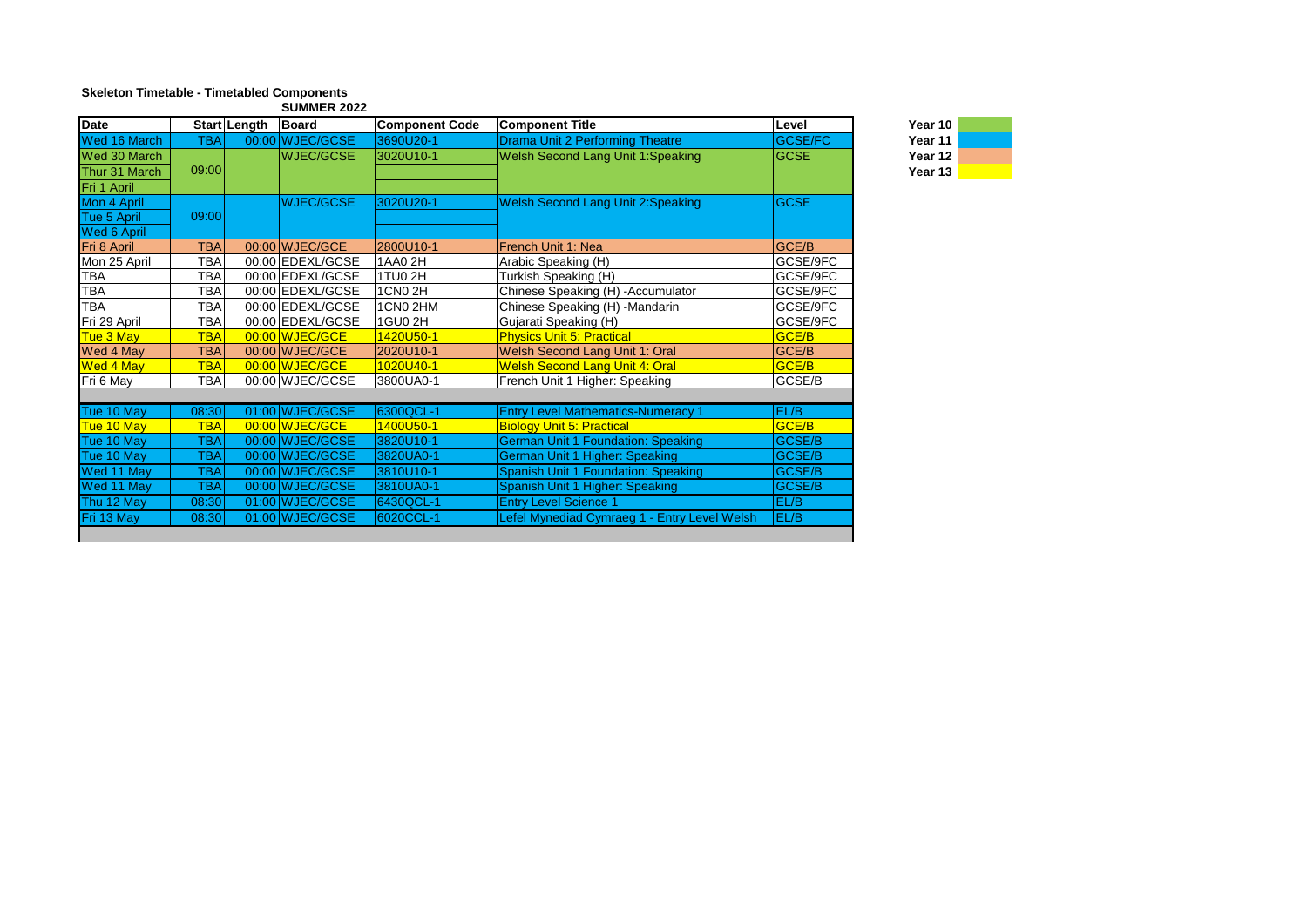| Mon 16 May | 08:30      | 01:30 WJEC/GCE   | 2690U20-1      | Drama and Theatre Unit 2: Written            | GCE/B          |              |
|------------|------------|------------------|----------------|----------------------------------------------|----------------|--------------|
| Mon 16 May | 08:30      | 01:35 WJEC/GCSE  | 3120UB0-1      | <b>Religious Studies Unit 1B: Written</b>    | <b>GCSE/B</b>  | Year 10 & 11 |
| Mon 16 May | 13:30      | 01:30 WJEC/GCE   | 2290U10-1      | Psychology Unit 1: Written                   | GCE/B          |              |
| Mon 16 May | 13:30      | 01:30 WJEC/GCE   | 2305U10-1      | <b>Further Pure Mathematics A</b>            | GCE/B          |              |
| Mon 16 May | 13:30      | 02:00 WJEC/GCE   | 2603U10-1      | D & T (Product Design) Unit 1: Written       | GCE/B          |              |
| Mon 16 May | 13:30      | 01:30 WJEC/GCSE  | 3570UB0-1      | <b>Hsc and Childcare Unit 1 Paper</b>        | GCSE/B         |              |
| Mon 16 May | 13:30      | 01:45 WJEC/GCSE  | C200U10-1      | <b>Sociology COMP1 Undrstand Soc Proces</b>  | GCSE/9FC       |              |
| Mon 16 May | 13:30      | 00:45 EDEXL/GCSE | 1TU0 1H        | Turkish Listening (H)                        | GCSE/9FC       |              |
| Mon 16 May | 13:30      | 01:05 EDEXL/GCSE | 1TU03H         | Turkish Reading (H)                          | GCSE/9FC       |              |
| Tue 17 May | 08:30      | 01:15 WJEC/GCE   | 2200U10-1      | Sociology Unit 1: Written                    | GCE/B          |              |
| Tue 17 May | 08:30      | 01:30 WJEC/GCE   | 2410U10-1      | <b>Chemistry Unit 1: Written</b>             | GCE/B          |              |
| Tue 17 May | 08:30      | 01:45 WJEC/GCSE  | 3400U20-1      | <b>Biology Unit 2 Foundation: Written</b>    | <b>GCSE/B</b>  |              |
| Tue 17 May | 08:30      | 01:45 WJEC/GCSE  | 3400UB0-1      | <b>Biology Unit 2 Higher: Written</b>        | GCSE/B         |              |
| Tue 17 May | 08:30      | 01:15 WJEC/GCSE  | 3430U40-1      | <b>Science Double Unit 4 Foundation</b>      | GCSE/B         |              |
| Tue 17 May | 08:30      | 01:15 WJEC/GCSE  | 3430UD0-1      | Science Double Unit 4 Higher                 | <b>GCSE/B</b>  |              |
| Tue 17 May | <b>TBA</b> | 00:00 WJEC/GCE   | 1410U50-1      | <b>Chemistry Unit 5: Practical</b>           | GCE/B          |              |
| Tue 17 May | 13:30      | 02:00 WJEC/GCE   | 2110U10-1      | Geography Unit 1: Written                    | GCE/B          |              |
| Tue 17 May | 13:30      | 02:00 WJEC/GCE   | 2500U10-1      | <b>Computer Science Fundamentals of Comp</b> | GCE/B          |              |
| Tue 17 May | 13:30      | 02:30 WJEC/GCE   | 2680U10-1      | Media Studies Unit 1: Written                | GCE/B          |              |
| Tue 17 May | 13:30      | 01:30 WJEC/GCSE  | 3020U30-1      | Welsh Second Language UNIT3: Written         | GCSE/B         |              |
| Wed 18 May | 08:30      | $01:30$ WJEC/GCE | 2420U10-1      | <b>Physics Unit 1: Written</b>               | GCE/B          |              |
| Wed 18 May | 08:30      | 02:00 WJEC/GCSE  | 3700U20-1      | <b>English Language Unit 2 Description</b>   | <b>GCSE/FC</b> |              |
| Wed 18 May | 13:30      | 01:30 WJEC/GCE   | 2100UH0-1      | History Europe in an Age of Conflict         | GCE/B          |              |
| Wed 18 May | 13:30      | 00:35 WJEC/GCSE  | 3820U20-1      | German Unit 2 Foundation: Listening          | <b>GCSE/B</b>  |              |
| Wed 18 May | 13:30      | 01:00 WJEC/GCSE  | 3820U30-1      | <b>German Unit 3 Foundation: Reading</b>     | GCSE/B         |              |
| Wed 18 May | 13:30      | 00:45 WJEC/GCSE  | 3820UB0-1      | German Unit 2 Higher: Listening              | GCSE/B         |              |
| Wed 18 May | 13:30      | 01:15 WJEC/GCSE  | 3820UC0-1      | German Unit 3 Higher: Reading                | GCSE/B         |              |
| Thu 19 May | 08:30      | 02:00 WJEC/GCE   | 4463U10-1      | <b>Medical Science Unit 1: Written</b>       | L3/L3          |              |
| Thu 19 May | 08:30      | 02:00 WJEC/GCE   | 2720U10-1      | <b>English Literature Prose and Drama</b>    | GCE/B          |              |
| Thu 19 May | 08:30      | 01:00 WJEC/GCSE  | 3100UC0-1      | <b>History Unit 1C: Written</b>              | <b>GCSE/B</b>  |              |
| Thu 19 May | 13:30      | 02:30 WJEC/GCE   | 2300U10-1      | <b>Mathematics Unit 1: Written</b>           | GCE/B          |              |
| Thu 19 May | 13:30      | 01:30 WJEC/GCSE  | 3690U30-1      | <b>Drama Unit 3 Interpreting Theatre</b>     | <b>GCSE/FC</b> |              |
| Fri 20 May | 08:30      | 01:30 WJEC/GCE   | 4543UB0-1      | Criminology Unit 2: Paper Based              | L3/L3          |              |
| Fri 20 May | 08:30      | 01:15 WJEC/GCE   | 2120UB0-1      | Religious Studies Unit 1 Option B            | GCE/B          |              |
| Fri 20 May | 08:30      | $01:15$ WJEC/GCE | 2510U10-1      | <b>Business Opportunities</b>                | GCE/B          |              |
| Fri 20 May | 08:30      | 02:30 WJEC/GCE   | 2800U20-1      | French Unit 2: Written                       | GCE/B          |              |
| Fri 20 May | 08:30      | 01:35 WJEC/GCSE  | 3310U50-1      | Maths-Num UNIT1 Higher Noncalculator         | <b>GCSE/FC</b> |              |
| Fri 20 May | 08:30      | 01:35 WJEC/GCSE  | 3310U30-1      | Maths-Num UNIT1 Interm Noncalculator         | <b>GCSE/FC</b> |              |
| Fri 20 May | 13:30      | 01:30 WJEC/GCE   | 2400U10-1      | <b>Biology Basic Biochemistry</b>            | GCE/B          |              |
| Fri 20 May | 13:30      | 00:45 EDEXL/GCSE | <b>1CN0 1H</b> | Chinese Listening (H)                        | GCSE/9FC       |              |
| Fri 20 May | 13:30      | 01:05 EDEXL/GCSE | 1CN03H         | Chinese Reading (H)                          | GCSE/9FC       |              |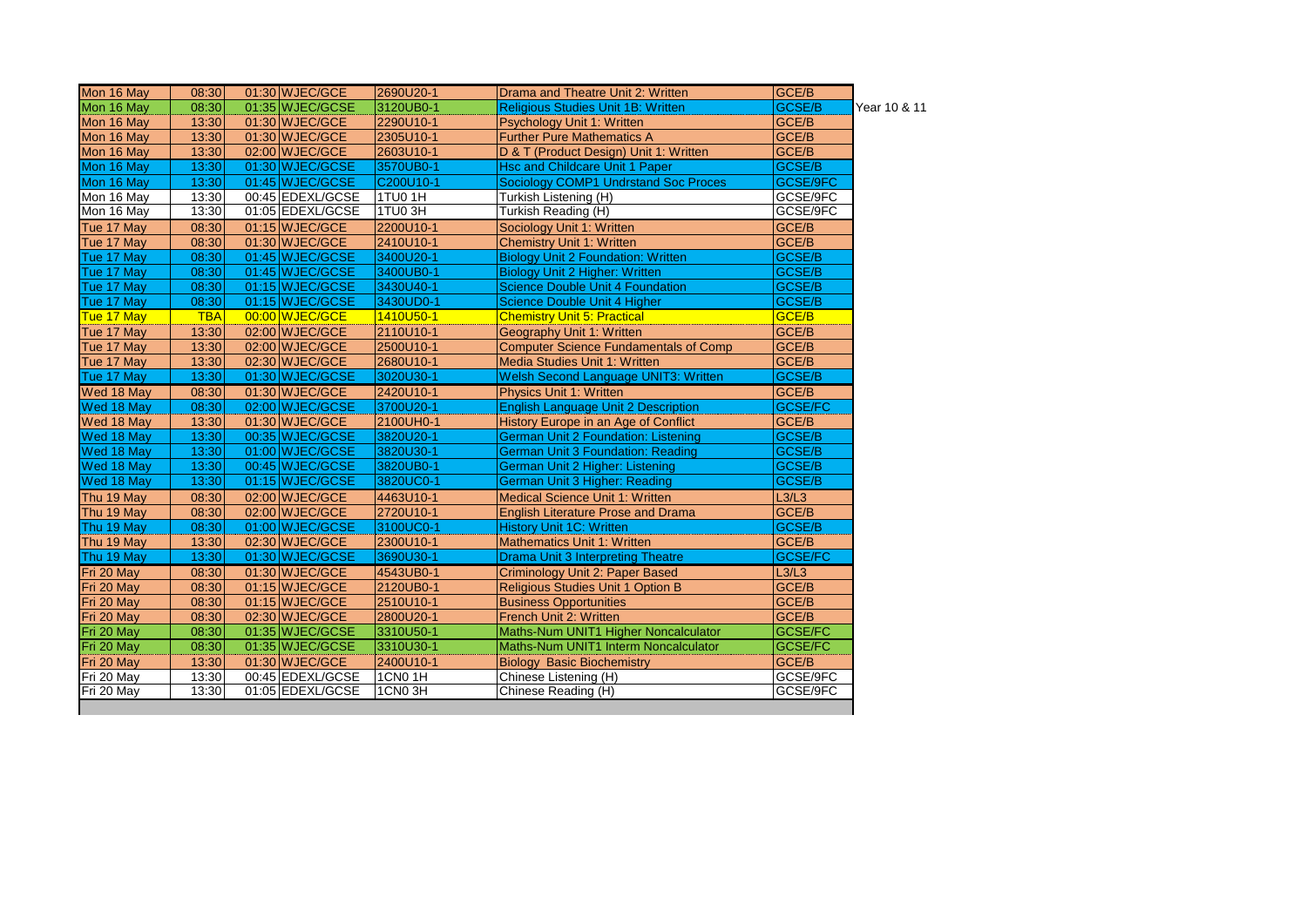| Mon 23 May | 08:30 | 02:00 WJEC/GCE   | 1200U30-1 | <b>Sociology Unit 3: Written</b>                | <b>GCE/B</b>     |
|------------|-------|------------------|-----------|-------------------------------------------------|------------------|
| Mon 23 May | 08:30 | $01:30$ WJEC/GCE | 2160U10-1 | <b>Government &amp; Politics UNIT1: Written</b> | GCE/B            |
| Mon 23 May | 08:30 | 01:00 WJEC/GCE   | 2535U10-1 | Applied Ict Unit 1 Part A: Onscreen             | GCE/B            |
| Mon 23 May | 08:30 | 02:00 WJEC/GCE   | 2535U10-2 | Applied Ict Unit 1 Part B: Written              | GCE/B            |
| Mon 23 May | 08:30 | 01:30 WJEC/GCSE  | 3110U10-1 | <b>Geography Unit 1</b>                         | <b>GCSE/FC</b>   |
| Mon 23 May | 13:30 | 00:45 WJEC/GCSE  | 3800UB0-1 | French Unit 2 Higher: Listening                 | <b>GCSE/B</b>    |
| Mon 23 May | 13:30 | 01:15 WJEC/GCSE  | 3800UC0-1 | French Unit 3 Higher: Reading                   | <b>GCSE/B</b>    |
| Mon 23 May | 13:30 | 01:30 WJEC/GCE   | 2305U20-1 | <b>Further Maths Further Statistics A</b>       | GCE/B            |
| Tue 24 May | 08:30 | 02:00 WJEC/GCE   | 1290U30-1 | <b>Psychology Unit 3: Written</b>               | GCE/B            |
| Tue 24 May | 08:30 | 01:25 WJEC/GCSE  | 3300U10-1 | <b>Maths UNIT1 Foundation Noncalculator</b>     | <b>GCSE/FC</b>   |
| Tue 24 May | 08:30 | 01:35 WJEC/GCSE  | 3300U50-1 | <b>Maths UNIT1 Higher Noncalculator</b>         | <b>GCSE/FC</b>   |
| Tue 24 May | 08:30 | 01:35 WJEC/GCSE  | 3300U30-1 | Maths UNIT1 Intermedia Noncalculator            | <b>GCSE/FC</b>   |
| Tue 24 May | 08:30 | 00:45 EDEXL/GCSE | 1AA0 1H   | Arabic Listening (H)                            | GCSE/9FC         |
| Tue 24 May | 08:30 | 01:05 EDEXL/GCSE | 1AA03H    | Arabic Reading (H)                              | GCSE/9FC         |
| Tue 24 May | 13:30 | 02:00 WJEC/GCE   | 1020U50-1 | <b>Welsh Second Lang Unit 5: Written</b>        | GCE/B            |
| Tue 24 May | 13:30 | 02:30 WJEC/GCE   | 1570U30-1 | <b>Hsc and Childcare Unit 3: Written</b>        | GCE/B            |
| Tue 24 May | 13:30 | 02:00 WJEC/GCE   | 2020U30-1 | Welsh Second Lang Unit 3: Written               | GCE/B            |
| Tue 24 May | 13:30 | 02:30 EDEXL/GCE  | 9AA0 01   | Arabic - Translation Into English               | GCE/A            |
| Wed 25 May | 08:30 | 02:30 WJEC/GCE   | 1160U30-1 | <b>Government &amp; Politics UNIT3: Written</b> | GCE/B            |
| Wed 25 May | 08:30 | 02:00 WJEC/GCE   | 2570U10-1 | Hsc and Childcare Unit 1: Written               | GCE/B            |
| Wed 25 May | 13:30 | 02:15 WJEC/GCE   | 1510U30-1 | <b>Business Unit 3: Written</b>                 | GCE/B            |
| Wed 25 May | 13:30 | 01:30 WJEC/GCSE  | 3680U10-1 | Media Studies Unit 1 Exploring Media            | <b>GCSE/FC</b>   |
| Thu 26 May | 08:30 | 01:45 WJEC/GCE   | 1100UH0-1 | <b>History Unit 3 Option 8: Written</b>         | GCE/B            |
| Thu 26 May | 08:30 | 00:35 WJEC/GCSE  | 3810U20-1 | Spanish Unit 2 Foundation: Listening            | <b>GCSE/B</b>    |
| Thu 26 May | 08:30 | 01:00 WJEC/GCSE  | 3810U30-1 | Spanish Unit 3 Foundation: Reading              | <b>GCSE/B</b>    |
| Thu 26 May | 08:30 | 00:45 WJEC/GCSE  | 3810UB0-1 | Spanish Unit 2 Higher: Listening                | <b>GCSE/B</b>    |
| Thu 26 May | 08:30 | 01:15 WJEC/GCSE  | 3810UC0-1 | Spanish Unit 3 Higher: Reading                  | GCSE/B           |
| Thu 26 May | 08:30 | 02:30 EDEXL/GCE  | 9TU0 01   | Turkish - Translation Into English              | GCE/A            |
| Thu 26 May | 13:30 | 02:15 WJEC/GCE   | 1420U30-1 | <b>Physics Unit 3: Written</b>                  | GCE/B            |
| Thu 26 May | 13:30 | $01:15$ WJEC/GCE | 2290U20-1 | Psychology Unit 2: Written                      | GCE/B            |
| Thu 26 May | 13:30 | 01:30 WJEC/GCE   | 2305U30-1 | <b>Further Maths Further Mechanics A</b>        | GCE/B            |
| Fri 27 May | 08:30 | 02:30 WJEC/GCE   | 1680U30-1 | <b>Media Studies Unit 3: Written</b>            | GCE/B            |
| Fri 27 May | 08:30 | $01:30$ WJEC/GCE | 2110U20-1 | Geography Unit 2: Written                       | GCE/B            |
| Fri 27 May | 08:30 | 02:00 WJEC/GCE   | 2500U20-1 | <b>Computer Science Practical Programming</b>   | GCE/B            |
| Fri 27 May | 08:30 | 01:45 WJEC/GCSE  | 3410U20-1 | <b>Chemistry Unit 2 Foundation: Written</b>     | GCSE/B           |
| Fri 27 May | 08:30 | 01:45 WJEC/GCSE  | 3410UB0-1 | <b>Chemistry Unit 2 Higher: Written</b>         | <b>GCSE/B</b>    |
| Fri 27 May | 08:30 | 01:15 WJEC/GCSE  | 3430U50-1 | <b>Science Double Unit 5 Foundation</b>         | GCSE/B           |
| Fri 27 May | 08:30 | 01:15 WJEC/GCSE  | 3430UE0-1 | Science Double Unit 5 Higher                    | GCSE/B           |
| Fri 27 May | 13:30 | 01:30 WJEC/GCSE  | 5929UA0-1 | Sport & Coaching Unit 2: Onscreen               | L1L2/B<br>Year 1 |
| Fri 27 May | 13:30 | 02:00 WJEC/GCE   | 2200U20-1 | Sociology Unit 2: Written                       | GCE/B            |
| Fri 27 May | 13:30 | 01:30 WJEC/GCE   | 2410U20-1 | <b>Chemistry Unit 2: Written</b>                | GCE/B            |
| Fri 27 May | 13:30 | 01:45 WJEC/GCSE  | 3500U10-1 | <b>Comp Science Unit 1 Understanding</b>        | <b>GCSE/FC</b>   |
|            |       |                  |           |                                                 |                  |

10&11 (resit opportunity)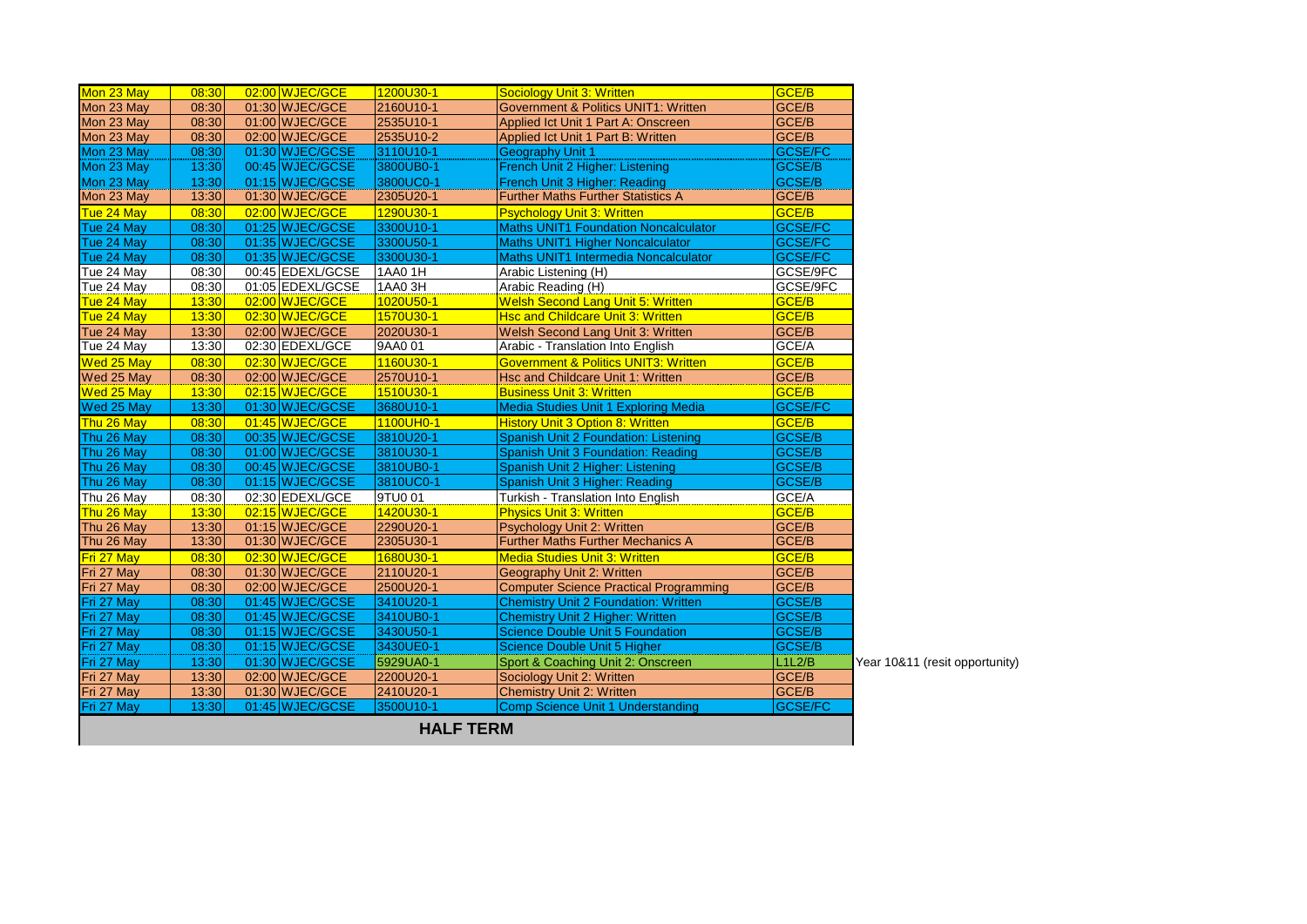| 02:00 WJEC/GCE<br>1400U30-1<br>GCE/B<br>Mon 06 Jun<br>08:30<br><b>Biology Unit 3: Written</b><br>Mon 06 Jun<br>GCE/B<br>08:30<br>01:45 WJEC/GCE<br>2100U20-1<br>History Part 1: Pressure on Monarchy<br>GCE/B<br>Mon 06 Jun<br>08:30<br>01:30 WJEC/GCE<br>2420U20-1<br>Physics Unit 2: Written<br>Mon 06 Jun<br>08:30<br>01:05 WJEC/GCSE<br>3820U40-1<br><b>German Unit 4 Foundation: Writing</b><br>01:15 WJEC/GCSE<br>3820UD0-1<br>Mon 06 Jun<br>08:30<br>German Unit 4 Higher: Writing<br>01:30 WJEC/GCSE<br>3570UD0-1<br>Mon 06 Jun<br>08:30<br><b>Hsc and Childcare Unit 3 Paper</b><br>01:25 EDEXL/GCSE<br>Mon 06 Jun<br>08:30<br><b>1CN04H</b><br>Chinese - Writing (H)<br>13:30<br>01:25 EDEXL/GCSE<br>1AA0 4H<br>Mon 06 Jun<br>Arabic - Writing (H)<br>13:30<br>01:25 EDEXL/GCSE<br>1TU0 4H<br>Turkish - Writing (H)<br>Mon 06 Jun<br>Tue 07 Jun<br>01:30 WJEC/GCE<br>4463U60-1<br><b>Medical Science Unit 6: Written</b><br>L3/L3<br>08:30<br>02:00 WJEC/GCE<br>1710U30-1<br>GCE/B<br>Tue 07 Jun<br>08:30<br>English Lang & Lit Unit 3: Written<br>08:30<br>02:00 WJEC/GCE<br>1720U30-1<br><b>English Literature Unit 3: Written</b><br>GCE/B<br>Tue 07 Jun<br>08:30<br>02:00 WJEC/GCE<br>2510U20-1<br>GCE/B<br>Tue 07 Jun<br><b>Business Functions</b><br>GCE/B<br>02:00 WJEC/GCE<br>2720U20-1<br><b>English Literature Poetry Post-1900</b><br>Tue 07 Jun<br>08:30<br>01:35 WJEC/GCSE<br>Tue 07 Jun<br>08:30<br>3310U60-1<br>Maths-Num UNIT2 Higher Calculator<br>Tue 07 Jun<br>08:30<br>01:35 WJEC/GCSE<br>3310U40-1<br>Maths-Num UNIT2 Intermedi Calculator<br>Tue 07 Jun<br>02:15 WJEC/GCE<br>1200U40-1<br>GCE/B<br>13:30<br><b>Sociology Unit 4: Written</b><br>13:30<br>02:30 WJEC/GCE<br>1300U30-1<br>GCE/B<br>Tue 07 Jun<br><b>Mathematics Unit 3: Written</b><br>GCE/B<br>13:30<br>01:30 WJEC/GCE<br>2160U20-1<br>Tue 07 Jun<br><b>Government &amp; Politics UNIT2: Written</b><br>Tue 07 Jun<br>13:30<br>01:30 WJEC/GCSE<br>3110U20-1<br><b>Geography Unit 2</b><br>01:30 WJEC/GCE<br>Wed 08 Jun<br>08:30<br>1290U40-1<br><b>Psychology Unit 4: Written</b><br>GCE/B<br>GCE/B<br>08:30<br>01:45 WJEC/GCE<br>2120U20-1<br><b>Religious Studies Unit 2</b><br>Wed 08 Jun<br>Wed 08 Jun<br>08:30<br>02:00 WJEC/GCSE<br>3720U20-1<br>Eng Lit Unit 2A Foundation: Written<br>08:30<br>02:00 WJEC/GCSE<br>3720UB0-1<br>Eng Lit Unit 2A Higher: Written<br>Wed 08 Jun<br>02:00 WJEC/GCE<br>1110U30-1<br>Wed 08 Jun<br>13:30<br><b>Geography Unit 3: Written</b><br>GCE/B<br>GCE/B<br>13:30<br>01:45 WJEC/GCE<br>2300U20-1<br>Wed 08 Jun<br><b>Mathematics Unit 2: Written</b><br>Wed 08 Jun<br>13:30<br>01:45 WJEC/GCSE<br>3420U20-1<br><b>Physics Unit 2 Foundation: Written</b><br>13:30<br>01:45 WJEC/GCSE<br>3420UB0-1<br>Physics Unit 2 Higher: Written<br>Wed 08 Jun<br>Wed 08 Jun<br>13:30<br>01:15 WJEC/GCSE<br>3430U60-1<br><b>Science Double Unit 6 Foundation</b><br>Wed 08 Jun<br>13:30<br>01:15 WJEC/GCSE<br>3430UF0-1<br>Science Double Unit 6 Higher<br>13:30<br>02:40 EDEXL/GCE<br>GCE/A<br>Wed 08 Jun<br>9AA0 02<br><b>Translation Into Arabic</b><br>01:30 WJEC/GCE<br>4543UD0-1<br>L3/L3<br>Thu 09 Jun<br>08:30<br><b>Criminology Unit 4: Paper Based</b><br>GCE/B<br>Thu 09 Jun<br>08:30<br>01:30 WJEC/GCE<br>1120UB0-1<br><b>Religious Studies Unit 3 Option B</b><br>08:30<br>02:15 WJEC/GCE<br>1510U40-1<br><b>Business Unit 4: Written</b><br><b>GCE/B</b><br>Thu 09 Jun<br>08:30<br>01:30 WJEC/GCSE<br>3020U40-1<br><b>Welsh Second Language UNIT4: Written</b><br>Thu 09 Jun<br>1160U40-1<br>Thu 09 Jun<br>13:30<br>02:30 WJEC/GCE<br><b>Government &amp; Politics UNIT4: Written</b><br>GCE/B<br>GCE/B<br>13:30<br>01:45 WJEC/GCE<br>1410U30-1<br><b>Chemistry Unit 3: Written</b><br>Thu 09 Jun<br>GCE/B<br>13:30<br>02:30 WJEC/GCE<br>1602U30-1<br>D & T (Fashn & Textiles) Unit 3: Written<br>Thu 09 Jun<br>Thu 09 Jun<br>13:30<br>02:30 WJEC/GCE<br>1603U30-1<br>D & T (Product Design) Unit 3: Written<br>GCE/B<br>01:30 WJEC/GCE<br>GCE/B<br>13:30<br>2400U20-1<br><b>Biology Unit 2: Written</b><br>Thu 09 Jun<br>13:30<br>Religious Studies Unit 2B: Written<br>Thu 09 Jun<br>01:35 WJEC/GCSE<br>3120U20-1<br>08:30<br>01:45 WJEC/GCE<br>GCE/B<br>Fri 10 Jun<br>1100U20-1<br><b>History Unit 4 Option 2: Written</b><br>Fri 10 Jun<br>01:30 WJEC/GCSE<br>3700U30-1<br>08:30<br><b>English Language UNIT3 Argumentation</b><br>13:30<br>01:35 WJEC/GCE<br>1420U40-1<br><b>Physics Unit 4: Written</b><br><b>GCE/B</b><br>Fri 10 Jun<br>01:45 WJEC/GCSE<br>C200U20-1<br><b>Sociology COMP2 Undrstand Soc Struct</b><br>Fri 10 Jun<br>13:30 |            |       |                 |         |                                 |                |
|-------------------------------------------------------------------------------------------------------------------------------------------------------------------------------------------------------------------------------------------------------------------------------------------------------------------------------------------------------------------------------------------------------------------------------------------------------------------------------------------------------------------------------------------------------------------------------------------------------------------------------------------------------------------------------------------------------------------------------------------------------------------------------------------------------------------------------------------------------------------------------------------------------------------------------------------------------------------------------------------------------------------------------------------------------------------------------------------------------------------------------------------------------------------------------------------------------------------------------------------------------------------------------------------------------------------------------------------------------------------------------------------------------------------------------------------------------------------------------------------------------------------------------------------------------------------------------------------------------------------------------------------------------------------------------------------------------------------------------------------------------------------------------------------------------------------------------------------------------------------------------------------------------------------------------------------------------------------------------------------------------------------------------------------------------------------------------------------------------------------------------------------------------------------------------------------------------------------------------------------------------------------------------------------------------------------------------------------------------------------------------------------------------------------------------------------------------------------------------------------------------------------------------------------------------------------------------------------------------------------------------------------------------------------------------------------------------------------------------------------------------------------------------------------------------------------------------------------------------------------------------------------------------------------------------------------------------------------------------------------------------------------------------------------------------------------------------------------------------------------------------------------------------------------------------------------------------------------------------------------------------------------------------------------------------------------------------------------------------------------------------------------------------------------------------------------------------------------------------------------------------------------------------------------------------------------------------------------------------------------------------------------------------------------------------------------------------------------------------------------------------------------------------------------------------------------------------------------------------------------------------------------------------------------------------------------------------------------------------------------------------------------------------------------------------------------------------------------------------------------------------------------------------------------------------------------------------------------------------------------------------------------------------------------------------------------------------------------------------------------------------------------------------------------------------------------------------------------------------------------------------------------------------------------------------------------------------------------|------------|-------|-----------------|---------|---------------------------------|----------------|
|                                                                                                                                                                                                                                                                                                                                                                                                                                                                                                                                                                                                                                                                                                                                                                                                                                                                                                                                                                                                                                                                                                                                                                                                                                                                                                                                                                                                                                                                                                                                                                                                                                                                                                                                                                                                                                                                                                                                                                                                                                                                                                                                                                                                                                                                                                                                                                                                                                                                                                                                                                                                                                                                                                                                                                                                                                                                                                                                                                                                                                                                                                                                                                                                                                                                                                                                                                                                                                                                                                                                                                                                                                                                                                                                                                                                                                                                                                                                                                                                                                                                                                                                                                                                                                                                                                                                                                                                                                                                                                                                                                                           |            |       |                 |         |                                 |                |
|                                                                                                                                                                                                                                                                                                                                                                                                                                                                                                                                                                                                                                                                                                                                                                                                                                                                                                                                                                                                                                                                                                                                                                                                                                                                                                                                                                                                                                                                                                                                                                                                                                                                                                                                                                                                                                                                                                                                                                                                                                                                                                                                                                                                                                                                                                                                                                                                                                                                                                                                                                                                                                                                                                                                                                                                                                                                                                                                                                                                                                                                                                                                                                                                                                                                                                                                                                                                                                                                                                                                                                                                                                                                                                                                                                                                                                                                                                                                                                                                                                                                                                                                                                                                                                                                                                                                                                                                                                                                                                                                                                                           |            |       |                 |         |                                 |                |
|                                                                                                                                                                                                                                                                                                                                                                                                                                                                                                                                                                                                                                                                                                                                                                                                                                                                                                                                                                                                                                                                                                                                                                                                                                                                                                                                                                                                                                                                                                                                                                                                                                                                                                                                                                                                                                                                                                                                                                                                                                                                                                                                                                                                                                                                                                                                                                                                                                                                                                                                                                                                                                                                                                                                                                                                                                                                                                                                                                                                                                                                                                                                                                                                                                                                                                                                                                                                                                                                                                                                                                                                                                                                                                                                                                                                                                                                                                                                                                                                                                                                                                                                                                                                                                                                                                                                                                                                                                                                                                                                                                                           |            |       |                 |         |                                 |                |
|                                                                                                                                                                                                                                                                                                                                                                                                                                                                                                                                                                                                                                                                                                                                                                                                                                                                                                                                                                                                                                                                                                                                                                                                                                                                                                                                                                                                                                                                                                                                                                                                                                                                                                                                                                                                                                                                                                                                                                                                                                                                                                                                                                                                                                                                                                                                                                                                                                                                                                                                                                                                                                                                                                                                                                                                                                                                                                                                                                                                                                                                                                                                                                                                                                                                                                                                                                                                                                                                                                                                                                                                                                                                                                                                                                                                                                                                                                                                                                                                                                                                                                                                                                                                                                                                                                                                                                                                                                                                                                                                                                                           |            |       |                 |         |                                 | <b>GCSE/B</b>  |
|                                                                                                                                                                                                                                                                                                                                                                                                                                                                                                                                                                                                                                                                                                                                                                                                                                                                                                                                                                                                                                                                                                                                                                                                                                                                                                                                                                                                                                                                                                                                                                                                                                                                                                                                                                                                                                                                                                                                                                                                                                                                                                                                                                                                                                                                                                                                                                                                                                                                                                                                                                                                                                                                                                                                                                                                                                                                                                                                                                                                                                                                                                                                                                                                                                                                                                                                                                                                                                                                                                                                                                                                                                                                                                                                                                                                                                                                                                                                                                                                                                                                                                                                                                                                                                                                                                                                                                                                                                                                                                                                                                                           |            |       |                 |         |                                 | <b>GCSE/B</b>  |
|                                                                                                                                                                                                                                                                                                                                                                                                                                                                                                                                                                                                                                                                                                                                                                                                                                                                                                                                                                                                                                                                                                                                                                                                                                                                                                                                                                                                                                                                                                                                                                                                                                                                                                                                                                                                                                                                                                                                                                                                                                                                                                                                                                                                                                                                                                                                                                                                                                                                                                                                                                                                                                                                                                                                                                                                                                                                                                                                                                                                                                                                                                                                                                                                                                                                                                                                                                                                                                                                                                                                                                                                                                                                                                                                                                                                                                                                                                                                                                                                                                                                                                                                                                                                                                                                                                                                                                                                                                                                                                                                                                                           |            |       |                 |         |                                 | GCSE/B         |
|                                                                                                                                                                                                                                                                                                                                                                                                                                                                                                                                                                                                                                                                                                                                                                                                                                                                                                                                                                                                                                                                                                                                                                                                                                                                                                                                                                                                                                                                                                                                                                                                                                                                                                                                                                                                                                                                                                                                                                                                                                                                                                                                                                                                                                                                                                                                                                                                                                                                                                                                                                                                                                                                                                                                                                                                                                                                                                                                                                                                                                                                                                                                                                                                                                                                                                                                                                                                                                                                                                                                                                                                                                                                                                                                                                                                                                                                                                                                                                                                                                                                                                                                                                                                                                                                                                                                                                                                                                                                                                                                                                                           |            |       |                 |         |                                 | GCSE/9FC       |
|                                                                                                                                                                                                                                                                                                                                                                                                                                                                                                                                                                                                                                                                                                                                                                                                                                                                                                                                                                                                                                                                                                                                                                                                                                                                                                                                                                                                                                                                                                                                                                                                                                                                                                                                                                                                                                                                                                                                                                                                                                                                                                                                                                                                                                                                                                                                                                                                                                                                                                                                                                                                                                                                                                                                                                                                                                                                                                                                                                                                                                                                                                                                                                                                                                                                                                                                                                                                                                                                                                                                                                                                                                                                                                                                                                                                                                                                                                                                                                                                                                                                                                                                                                                                                                                                                                                                                                                                                                                                                                                                                                                           |            |       |                 |         |                                 | GCSE/9FC       |
|                                                                                                                                                                                                                                                                                                                                                                                                                                                                                                                                                                                                                                                                                                                                                                                                                                                                                                                                                                                                                                                                                                                                                                                                                                                                                                                                                                                                                                                                                                                                                                                                                                                                                                                                                                                                                                                                                                                                                                                                                                                                                                                                                                                                                                                                                                                                                                                                                                                                                                                                                                                                                                                                                                                                                                                                                                                                                                                                                                                                                                                                                                                                                                                                                                                                                                                                                                                                                                                                                                                                                                                                                                                                                                                                                                                                                                                                                                                                                                                                                                                                                                                                                                                                                                                                                                                                                                                                                                                                                                                                                                                           |            |       |                 |         |                                 | GCSE/9FC       |
|                                                                                                                                                                                                                                                                                                                                                                                                                                                                                                                                                                                                                                                                                                                                                                                                                                                                                                                                                                                                                                                                                                                                                                                                                                                                                                                                                                                                                                                                                                                                                                                                                                                                                                                                                                                                                                                                                                                                                                                                                                                                                                                                                                                                                                                                                                                                                                                                                                                                                                                                                                                                                                                                                                                                                                                                                                                                                                                                                                                                                                                                                                                                                                                                                                                                                                                                                                                                                                                                                                                                                                                                                                                                                                                                                                                                                                                                                                                                                                                                                                                                                                                                                                                                                                                                                                                                                                                                                                                                                                                                                                                           |            |       |                 |         |                                 |                |
|                                                                                                                                                                                                                                                                                                                                                                                                                                                                                                                                                                                                                                                                                                                                                                                                                                                                                                                                                                                                                                                                                                                                                                                                                                                                                                                                                                                                                                                                                                                                                                                                                                                                                                                                                                                                                                                                                                                                                                                                                                                                                                                                                                                                                                                                                                                                                                                                                                                                                                                                                                                                                                                                                                                                                                                                                                                                                                                                                                                                                                                                                                                                                                                                                                                                                                                                                                                                                                                                                                                                                                                                                                                                                                                                                                                                                                                                                                                                                                                                                                                                                                                                                                                                                                                                                                                                                                                                                                                                                                                                                                                           |            |       |                 |         |                                 |                |
|                                                                                                                                                                                                                                                                                                                                                                                                                                                                                                                                                                                                                                                                                                                                                                                                                                                                                                                                                                                                                                                                                                                                                                                                                                                                                                                                                                                                                                                                                                                                                                                                                                                                                                                                                                                                                                                                                                                                                                                                                                                                                                                                                                                                                                                                                                                                                                                                                                                                                                                                                                                                                                                                                                                                                                                                                                                                                                                                                                                                                                                                                                                                                                                                                                                                                                                                                                                                                                                                                                                                                                                                                                                                                                                                                                                                                                                                                                                                                                                                                                                                                                                                                                                                                                                                                                                                                                                                                                                                                                                                                                                           |            |       |                 |         |                                 |                |
|                                                                                                                                                                                                                                                                                                                                                                                                                                                                                                                                                                                                                                                                                                                                                                                                                                                                                                                                                                                                                                                                                                                                                                                                                                                                                                                                                                                                                                                                                                                                                                                                                                                                                                                                                                                                                                                                                                                                                                                                                                                                                                                                                                                                                                                                                                                                                                                                                                                                                                                                                                                                                                                                                                                                                                                                                                                                                                                                                                                                                                                                                                                                                                                                                                                                                                                                                                                                                                                                                                                                                                                                                                                                                                                                                                                                                                                                                                                                                                                                                                                                                                                                                                                                                                                                                                                                                                                                                                                                                                                                                                                           |            |       |                 |         |                                 |                |
|                                                                                                                                                                                                                                                                                                                                                                                                                                                                                                                                                                                                                                                                                                                                                                                                                                                                                                                                                                                                                                                                                                                                                                                                                                                                                                                                                                                                                                                                                                                                                                                                                                                                                                                                                                                                                                                                                                                                                                                                                                                                                                                                                                                                                                                                                                                                                                                                                                                                                                                                                                                                                                                                                                                                                                                                                                                                                                                                                                                                                                                                                                                                                                                                                                                                                                                                                                                                                                                                                                                                                                                                                                                                                                                                                                                                                                                                                                                                                                                                                                                                                                                                                                                                                                                                                                                                                                                                                                                                                                                                                                                           |            |       |                 |         |                                 |                |
|                                                                                                                                                                                                                                                                                                                                                                                                                                                                                                                                                                                                                                                                                                                                                                                                                                                                                                                                                                                                                                                                                                                                                                                                                                                                                                                                                                                                                                                                                                                                                                                                                                                                                                                                                                                                                                                                                                                                                                                                                                                                                                                                                                                                                                                                                                                                                                                                                                                                                                                                                                                                                                                                                                                                                                                                                                                                                                                                                                                                                                                                                                                                                                                                                                                                                                                                                                                                                                                                                                                                                                                                                                                                                                                                                                                                                                                                                                                                                                                                                                                                                                                                                                                                                                                                                                                                                                                                                                                                                                                                                                                           |            |       |                 |         |                                 | <b>GCSE/FC</b> |
|                                                                                                                                                                                                                                                                                                                                                                                                                                                                                                                                                                                                                                                                                                                                                                                                                                                                                                                                                                                                                                                                                                                                                                                                                                                                                                                                                                                                                                                                                                                                                                                                                                                                                                                                                                                                                                                                                                                                                                                                                                                                                                                                                                                                                                                                                                                                                                                                                                                                                                                                                                                                                                                                                                                                                                                                                                                                                                                                                                                                                                                                                                                                                                                                                                                                                                                                                                                                                                                                                                                                                                                                                                                                                                                                                                                                                                                                                                                                                                                                                                                                                                                                                                                                                                                                                                                                                                                                                                                                                                                                                                                           |            |       |                 |         |                                 | <b>GCSE/FC</b> |
|                                                                                                                                                                                                                                                                                                                                                                                                                                                                                                                                                                                                                                                                                                                                                                                                                                                                                                                                                                                                                                                                                                                                                                                                                                                                                                                                                                                                                                                                                                                                                                                                                                                                                                                                                                                                                                                                                                                                                                                                                                                                                                                                                                                                                                                                                                                                                                                                                                                                                                                                                                                                                                                                                                                                                                                                                                                                                                                                                                                                                                                                                                                                                                                                                                                                                                                                                                                                                                                                                                                                                                                                                                                                                                                                                                                                                                                                                                                                                                                                                                                                                                                                                                                                                                                                                                                                                                                                                                                                                                                                                                                           |            |       |                 |         |                                 |                |
|                                                                                                                                                                                                                                                                                                                                                                                                                                                                                                                                                                                                                                                                                                                                                                                                                                                                                                                                                                                                                                                                                                                                                                                                                                                                                                                                                                                                                                                                                                                                                                                                                                                                                                                                                                                                                                                                                                                                                                                                                                                                                                                                                                                                                                                                                                                                                                                                                                                                                                                                                                                                                                                                                                                                                                                                                                                                                                                                                                                                                                                                                                                                                                                                                                                                                                                                                                                                                                                                                                                                                                                                                                                                                                                                                                                                                                                                                                                                                                                                                                                                                                                                                                                                                                                                                                                                                                                                                                                                                                                                                                                           |            |       |                 |         |                                 |                |
|                                                                                                                                                                                                                                                                                                                                                                                                                                                                                                                                                                                                                                                                                                                                                                                                                                                                                                                                                                                                                                                                                                                                                                                                                                                                                                                                                                                                                                                                                                                                                                                                                                                                                                                                                                                                                                                                                                                                                                                                                                                                                                                                                                                                                                                                                                                                                                                                                                                                                                                                                                                                                                                                                                                                                                                                                                                                                                                                                                                                                                                                                                                                                                                                                                                                                                                                                                                                                                                                                                                                                                                                                                                                                                                                                                                                                                                                                                                                                                                                                                                                                                                                                                                                                                                                                                                                                                                                                                                                                                                                                                                           |            |       |                 |         |                                 |                |
|                                                                                                                                                                                                                                                                                                                                                                                                                                                                                                                                                                                                                                                                                                                                                                                                                                                                                                                                                                                                                                                                                                                                                                                                                                                                                                                                                                                                                                                                                                                                                                                                                                                                                                                                                                                                                                                                                                                                                                                                                                                                                                                                                                                                                                                                                                                                                                                                                                                                                                                                                                                                                                                                                                                                                                                                                                                                                                                                                                                                                                                                                                                                                                                                                                                                                                                                                                                                                                                                                                                                                                                                                                                                                                                                                                                                                                                                                                                                                                                                                                                                                                                                                                                                                                                                                                                                                                                                                                                                                                                                                                                           |            |       |                 |         |                                 | <b>GCSE/FC</b> |
|                                                                                                                                                                                                                                                                                                                                                                                                                                                                                                                                                                                                                                                                                                                                                                                                                                                                                                                                                                                                                                                                                                                                                                                                                                                                                                                                                                                                                                                                                                                                                                                                                                                                                                                                                                                                                                                                                                                                                                                                                                                                                                                                                                                                                                                                                                                                                                                                                                                                                                                                                                                                                                                                                                                                                                                                                                                                                                                                                                                                                                                                                                                                                                                                                                                                                                                                                                                                                                                                                                                                                                                                                                                                                                                                                                                                                                                                                                                                                                                                                                                                                                                                                                                                                                                                                                                                                                                                                                                                                                                                                                                           |            |       |                 |         |                                 |                |
|                                                                                                                                                                                                                                                                                                                                                                                                                                                                                                                                                                                                                                                                                                                                                                                                                                                                                                                                                                                                                                                                                                                                                                                                                                                                                                                                                                                                                                                                                                                                                                                                                                                                                                                                                                                                                                                                                                                                                                                                                                                                                                                                                                                                                                                                                                                                                                                                                                                                                                                                                                                                                                                                                                                                                                                                                                                                                                                                                                                                                                                                                                                                                                                                                                                                                                                                                                                                                                                                                                                                                                                                                                                                                                                                                                                                                                                                                                                                                                                                                                                                                                                                                                                                                                                                                                                                                                                                                                                                                                                                                                                           |            |       |                 |         |                                 |                |
|                                                                                                                                                                                                                                                                                                                                                                                                                                                                                                                                                                                                                                                                                                                                                                                                                                                                                                                                                                                                                                                                                                                                                                                                                                                                                                                                                                                                                                                                                                                                                                                                                                                                                                                                                                                                                                                                                                                                                                                                                                                                                                                                                                                                                                                                                                                                                                                                                                                                                                                                                                                                                                                                                                                                                                                                                                                                                                                                                                                                                                                                                                                                                                                                                                                                                                                                                                                                                                                                                                                                                                                                                                                                                                                                                                                                                                                                                                                                                                                                                                                                                                                                                                                                                                                                                                                                                                                                                                                                                                                                                                                           |            |       |                 |         |                                 | GCSE/B         |
|                                                                                                                                                                                                                                                                                                                                                                                                                                                                                                                                                                                                                                                                                                                                                                                                                                                                                                                                                                                                                                                                                                                                                                                                                                                                                                                                                                                                                                                                                                                                                                                                                                                                                                                                                                                                                                                                                                                                                                                                                                                                                                                                                                                                                                                                                                                                                                                                                                                                                                                                                                                                                                                                                                                                                                                                                                                                                                                                                                                                                                                                                                                                                                                                                                                                                                                                                                                                                                                                                                                                                                                                                                                                                                                                                                                                                                                                                                                                                                                                                                                                                                                                                                                                                                                                                                                                                                                                                                                                                                                                                                                           |            |       |                 |         |                                 | GCSE/B         |
|                                                                                                                                                                                                                                                                                                                                                                                                                                                                                                                                                                                                                                                                                                                                                                                                                                                                                                                                                                                                                                                                                                                                                                                                                                                                                                                                                                                                                                                                                                                                                                                                                                                                                                                                                                                                                                                                                                                                                                                                                                                                                                                                                                                                                                                                                                                                                                                                                                                                                                                                                                                                                                                                                                                                                                                                                                                                                                                                                                                                                                                                                                                                                                                                                                                                                                                                                                                                                                                                                                                                                                                                                                                                                                                                                                                                                                                                                                                                                                                                                                                                                                                                                                                                                                                                                                                                                                                                                                                                                                                                                                                           |            |       |                 |         |                                 |                |
|                                                                                                                                                                                                                                                                                                                                                                                                                                                                                                                                                                                                                                                                                                                                                                                                                                                                                                                                                                                                                                                                                                                                                                                                                                                                                                                                                                                                                                                                                                                                                                                                                                                                                                                                                                                                                                                                                                                                                                                                                                                                                                                                                                                                                                                                                                                                                                                                                                                                                                                                                                                                                                                                                                                                                                                                                                                                                                                                                                                                                                                                                                                                                                                                                                                                                                                                                                                                                                                                                                                                                                                                                                                                                                                                                                                                                                                                                                                                                                                                                                                                                                                                                                                                                                                                                                                                                                                                                                                                                                                                                                                           |            |       |                 |         |                                 |                |
|                                                                                                                                                                                                                                                                                                                                                                                                                                                                                                                                                                                                                                                                                                                                                                                                                                                                                                                                                                                                                                                                                                                                                                                                                                                                                                                                                                                                                                                                                                                                                                                                                                                                                                                                                                                                                                                                                                                                                                                                                                                                                                                                                                                                                                                                                                                                                                                                                                                                                                                                                                                                                                                                                                                                                                                                                                                                                                                                                                                                                                                                                                                                                                                                                                                                                                                                                                                                                                                                                                                                                                                                                                                                                                                                                                                                                                                                                                                                                                                                                                                                                                                                                                                                                                                                                                                                                                                                                                                                                                                                                                                           |            |       |                 |         |                                 | <b>GCSE/B</b>  |
|                                                                                                                                                                                                                                                                                                                                                                                                                                                                                                                                                                                                                                                                                                                                                                                                                                                                                                                                                                                                                                                                                                                                                                                                                                                                                                                                                                                                                                                                                                                                                                                                                                                                                                                                                                                                                                                                                                                                                                                                                                                                                                                                                                                                                                                                                                                                                                                                                                                                                                                                                                                                                                                                                                                                                                                                                                                                                                                                                                                                                                                                                                                                                                                                                                                                                                                                                                                                                                                                                                                                                                                                                                                                                                                                                                                                                                                                                                                                                                                                                                                                                                                                                                                                                                                                                                                                                                                                                                                                                                                                                                                           |            |       |                 |         |                                 | <b>GCSE/B</b>  |
|                                                                                                                                                                                                                                                                                                                                                                                                                                                                                                                                                                                                                                                                                                                                                                                                                                                                                                                                                                                                                                                                                                                                                                                                                                                                                                                                                                                                                                                                                                                                                                                                                                                                                                                                                                                                                                                                                                                                                                                                                                                                                                                                                                                                                                                                                                                                                                                                                                                                                                                                                                                                                                                                                                                                                                                                                                                                                                                                                                                                                                                                                                                                                                                                                                                                                                                                                                                                                                                                                                                                                                                                                                                                                                                                                                                                                                                                                                                                                                                                                                                                                                                                                                                                                                                                                                                                                                                                                                                                                                                                                                                           |            |       |                 |         |                                 | <b>GCSE/B</b>  |
|                                                                                                                                                                                                                                                                                                                                                                                                                                                                                                                                                                                                                                                                                                                                                                                                                                                                                                                                                                                                                                                                                                                                                                                                                                                                                                                                                                                                                                                                                                                                                                                                                                                                                                                                                                                                                                                                                                                                                                                                                                                                                                                                                                                                                                                                                                                                                                                                                                                                                                                                                                                                                                                                                                                                                                                                                                                                                                                                                                                                                                                                                                                                                                                                                                                                                                                                                                                                                                                                                                                                                                                                                                                                                                                                                                                                                                                                                                                                                                                                                                                                                                                                                                                                                                                                                                                                                                                                                                                                                                                                                                                           |            |       |                 |         |                                 | GCSE/B         |
|                                                                                                                                                                                                                                                                                                                                                                                                                                                                                                                                                                                                                                                                                                                                                                                                                                                                                                                                                                                                                                                                                                                                                                                                                                                                                                                                                                                                                                                                                                                                                                                                                                                                                                                                                                                                                                                                                                                                                                                                                                                                                                                                                                                                                                                                                                                                                                                                                                                                                                                                                                                                                                                                                                                                                                                                                                                                                                                                                                                                                                                                                                                                                                                                                                                                                                                                                                                                                                                                                                                                                                                                                                                                                                                                                                                                                                                                                                                                                                                                                                                                                                                                                                                                                                                                                                                                                                                                                                                                                                                                                                                           |            |       |                 |         |                                 |                |
|                                                                                                                                                                                                                                                                                                                                                                                                                                                                                                                                                                                                                                                                                                                                                                                                                                                                                                                                                                                                                                                                                                                                                                                                                                                                                                                                                                                                                                                                                                                                                                                                                                                                                                                                                                                                                                                                                                                                                                                                                                                                                                                                                                                                                                                                                                                                                                                                                                                                                                                                                                                                                                                                                                                                                                                                                                                                                                                                                                                                                                                                                                                                                                                                                                                                                                                                                                                                                                                                                                                                                                                                                                                                                                                                                                                                                                                                                                                                                                                                                                                                                                                                                                                                                                                                                                                                                                                                                                                                                                                                                                                           |            |       |                 |         |                                 |                |
|                                                                                                                                                                                                                                                                                                                                                                                                                                                                                                                                                                                                                                                                                                                                                                                                                                                                                                                                                                                                                                                                                                                                                                                                                                                                                                                                                                                                                                                                                                                                                                                                                                                                                                                                                                                                                                                                                                                                                                                                                                                                                                                                                                                                                                                                                                                                                                                                                                                                                                                                                                                                                                                                                                                                                                                                                                                                                                                                                                                                                                                                                                                                                                                                                                                                                                                                                                                                                                                                                                                                                                                                                                                                                                                                                                                                                                                                                                                                                                                                                                                                                                                                                                                                                                                                                                                                                                                                                                                                                                                                                                                           |            |       |                 |         |                                 |                |
|                                                                                                                                                                                                                                                                                                                                                                                                                                                                                                                                                                                                                                                                                                                                                                                                                                                                                                                                                                                                                                                                                                                                                                                                                                                                                                                                                                                                                                                                                                                                                                                                                                                                                                                                                                                                                                                                                                                                                                                                                                                                                                                                                                                                                                                                                                                                                                                                                                                                                                                                                                                                                                                                                                                                                                                                                                                                                                                                                                                                                                                                                                                                                                                                                                                                                                                                                                                                                                                                                                                                                                                                                                                                                                                                                                                                                                                                                                                                                                                                                                                                                                                                                                                                                                                                                                                                                                                                                                                                                                                                                                                           |            |       |                 |         |                                 |                |
|                                                                                                                                                                                                                                                                                                                                                                                                                                                                                                                                                                                                                                                                                                                                                                                                                                                                                                                                                                                                                                                                                                                                                                                                                                                                                                                                                                                                                                                                                                                                                                                                                                                                                                                                                                                                                                                                                                                                                                                                                                                                                                                                                                                                                                                                                                                                                                                                                                                                                                                                                                                                                                                                                                                                                                                                                                                                                                                                                                                                                                                                                                                                                                                                                                                                                                                                                                                                                                                                                                                                                                                                                                                                                                                                                                                                                                                                                                                                                                                                                                                                                                                                                                                                                                                                                                                                                                                                                                                                                                                                                                                           |            |       |                 |         |                                 | <b>GCSE/B</b>  |
|                                                                                                                                                                                                                                                                                                                                                                                                                                                                                                                                                                                                                                                                                                                                                                                                                                                                                                                                                                                                                                                                                                                                                                                                                                                                                                                                                                                                                                                                                                                                                                                                                                                                                                                                                                                                                                                                                                                                                                                                                                                                                                                                                                                                                                                                                                                                                                                                                                                                                                                                                                                                                                                                                                                                                                                                                                                                                                                                                                                                                                                                                                                                                                                                                                                                                                                                                                                                                                                                                                                                                                                                                                                                                                                                                                                                                                                                                                                                                                                                                                                                                                                                                                                                                                                                                                                                                                                                                                                                                                                                                                                           |            |       |                 |         |                                 |                |
|                                                                                                                                                                                                                                                                                                                                                                                                                                                                                                                                                                                                                                                                                                                                                                                                                                                                                                                                                                                                                                                                                                                                                                                                                                                                                                                                                                                                                                                                                                                                                                                                                                                                                                                                                                                                                                                                                                                                                                                                                                                                                                                                                                                                                                                                                                                                                                                                                                                                                                                                                                                                                                                                                                                                                                                                                                                                                                                                                                                                                                                                                                                                                                                                                                                                                                                                                                                                                                                                                                                                                                                                                                                                                                                                                                                                                                                                                                                                                                                                                                                                                                                                                                                                                                                                                                                                                                                                                                                                                                                                                                                           |            |       |                 |         |                                 |                |
|                                                                                                                                                                                                                                                                                                                                                                                                                                                                                                                                                                                                                                                                                                                                                                                                                                                                                                                                                                                                                                                                                                                                                                                                                                                                                                                                                                                                                                                                                                                                                                                                                                                                                                                                                                                                                                                                                                                                                                                                                                                                                                                                                                                                                                                                                                                                                                                                                                                                                                                                                                                                                                                                                                                                                                                                                                                                                                                                                                                                                                                                                                                                                                                                                                                                                                                                                                                                                                                                                                                                                                                                                                                                                                                                                                                                                                                                                                                                                                                                                                                                                                                                                                                                                                                                                                                                                                                                                                                                                                                                                                                           |            |       |                 |         |                                 |                |
|                                                                                                                                                                                                                                                                                                                                                                                                                                                                                                                                                                                                                                                                                                                                                                                                                                                                                                                                                                                                                                                                                                                                                                                                                                                                                                                                                                                                                                                                                                                                                                                                                                                                                                                                                                                                                                                                                                                                                                                                                                                                                                                                                                                                                                                                                                                                                                                                                                                                                                                                                                                                                                                                                                                                                                                                                                                                                                                                                                                                                                                                                                                                                                                                                                                                                                                                                                                                                                                                                                                                                                                                                                                                                                                                                                                                                                                                                                                                                                                                                                                                                                                                                                                                                                                                                                                                                                                                                                                                                                                                                                                           |            |       |                 |         |                                 |                |
|                                                                                                                                                                                                                                                                                                                                                                                                                                                                                                                                                                                                                                                                                                                                                                                                                                                                                                                                                                                                                                                                                                                                                                                                                                                                                                                                                                                                                                                                                                                                                                                                                                                                                                                                                                                                                                                                                                                                                                                                                                                                                                                                                                                                                                                                                                                                                                                                                                                                                                                                                                                                                                                                                                                                                                                                                                                                                                                                                                                                                                                                                                                                                                                                                                                                                                                                                                                                                                                                                                                                                                                                                                                                                                                                                                                                                                                                                                                                                                                                                                                                                                                                                                                                                                                                                                                                                                                                                                                                                                                                                                                           |            |       |                 |         |                                 |                |
|                                                                                                                                                                                                                                                                                                                                                                                                                                                                                                                                                                                                                                                                                                                                                                                                                                                                                                                                                                                                                                                                                                                                                                                                                                                                                                                                                                                                                                                                                                                                                                                                                                                                                                                                                                                                                                                                                                                                                                                                                                                                                                                                                                                                                                                                                                                                                                                                                                                                                                                                                                                                                                                                                                                                                                                                                                                                                                                                                                                                                                                                                                                                                                                                                                                                                                                                                                                                                                                                                                                                                                                                                                                                                                                                                                                                                                                                                                                                                                                                                                                                                                                                                                                                                                                                                                                                                                                                                                                                                                                                                                                           |            |       |                 |         |                                 | GCSE/B         |
|                                                                                                                                                                                                                                                                                                                                                                                                                                                                                                                                                                                                                                                                                                                                                                                                                                                                                                                                                                                                                                                                                                                                                                                                                                                                                                                                                                                                                                                                                                                                                                                                                                                                                                                                                                                                                                                                                                                                                                                                                                                                                                                                                                                                                                                                                                                                                                                                                                                                                                                                                                                                                                                                                                                                                                                                                                                                                                                                                                                                                                                                                                                                                                                                                                                                                                                                                                                                                                                                                                                                                                                                                                                                                                                                                                                                                                                                                                                                                                                                                                                                                                                                                                                                                                                                                                                                                                                                                                                                                                                                                                                           |            |       |                 |         |                                 |                |
|                                                                                                                                                                                                                                                                                                                                                                                                                                                                                                                                                                                                                                                                                                                                                                                                                                                                                                                                                                                                                                                                                                                                                                                                                                                                                                                                                                                                                                                                                                                                                                                                                                                                                                                                                                                                                                                                                                                                                                                                                                                                                                                                                                                                                                                                                                                                                                                                                                                                                                                                                                                                                                                                                                                                                                                                                                                                                                                                                                                                                                                                                                                                                                                                                                                                                                                                                                                                                                                                                                                                                                                                                                                                                                                                                                                                                                                                                                                                                                                                                                                                                                                                                                                                                                                                                                                                                                                                                                                                                                                                                                                           |            |       |                 |         |                                 | <b>GCSE/FC</b> |
|                                                                                                                                                                                                                                                                                                                                                                                                                                                                                                                                                                                                                                                                                                                                                                                                                                                                                                                                                                                                                                                                                                                                                                                                                                                                                                                                                                                                                                                                                                                                                                                                                                                                                                                                                                                                                                                                                                                                                                                                                                                                                                                                                                                                                                                                                                                                                                                                                                                                                                                                                                                                                                                                                                                                                                                                                                                                                                                                                                                                                                                                                                                                                                                                                                                                                                                                                                                                                                                                                                                                                                                                                                                                                                                                                                                                                                                                                                                                                                                                                                                                                                                                                                                                                                                                                                                                                                                                                                                                                                                                                                                           |            |       |                 |         |                                 |                |
|                                                                                                                                                                                                                                                                                                                                                                                                                                                                                                                                                                                                                                                                                                                                                                                                                                                                                                                                                                                                                                                                                                                                                                                                                                                                                                                                                                                                                                                                                                                                                                                                                                                                                                                                                                                                                                                                                                                                                                                                                                                                                                                                                                                                                                                                                                                                                                                                                                                                                                                                                                                                                                                                                                                                                                                                                                                                                                                                                                                                                                                                                                                                                                                                                                                                                                                                                                                                                                                                                                                                                                                                                                                                                                                                                                                                                                                                                                                                                                                                                                                                                                                                                                                                                                                                                                                                                                                                                                                                                                                                                                                           |            |       |                 |         |                                 | GCSE/9FC       |
|                                                                                                                                                                                                                                                                                                                                                                                                                                                                                                                                                                                                                                                                                                                                                                                                                                                                                                                                                                                                                                                                                                                                                                                                                                                                                                                                                                                                                                                                                                                                                                                                                                                                                                                                                                                                                                                                                                                                                                                                                                                                                                                                                                                                                                                                                                                                                                                                                                                                                                                                                                                                                                                                                                                                                                                                                                                                                                                                                                                                                                                                                                                                                                                                                                                                                                                                                                                                                                                                                                                                                                                                                                                                                                                                                                                                                                                                                                                                                                                                                                                                                                                                                                                                                                                                                                                                                                                                                                                                                                                                                                                           | Fri 10 Jun | 13:30 | 02:40 EDEXL/GCE | 9TU0 02 | <b>Translation Into Turkish</b> | GCE/A          |